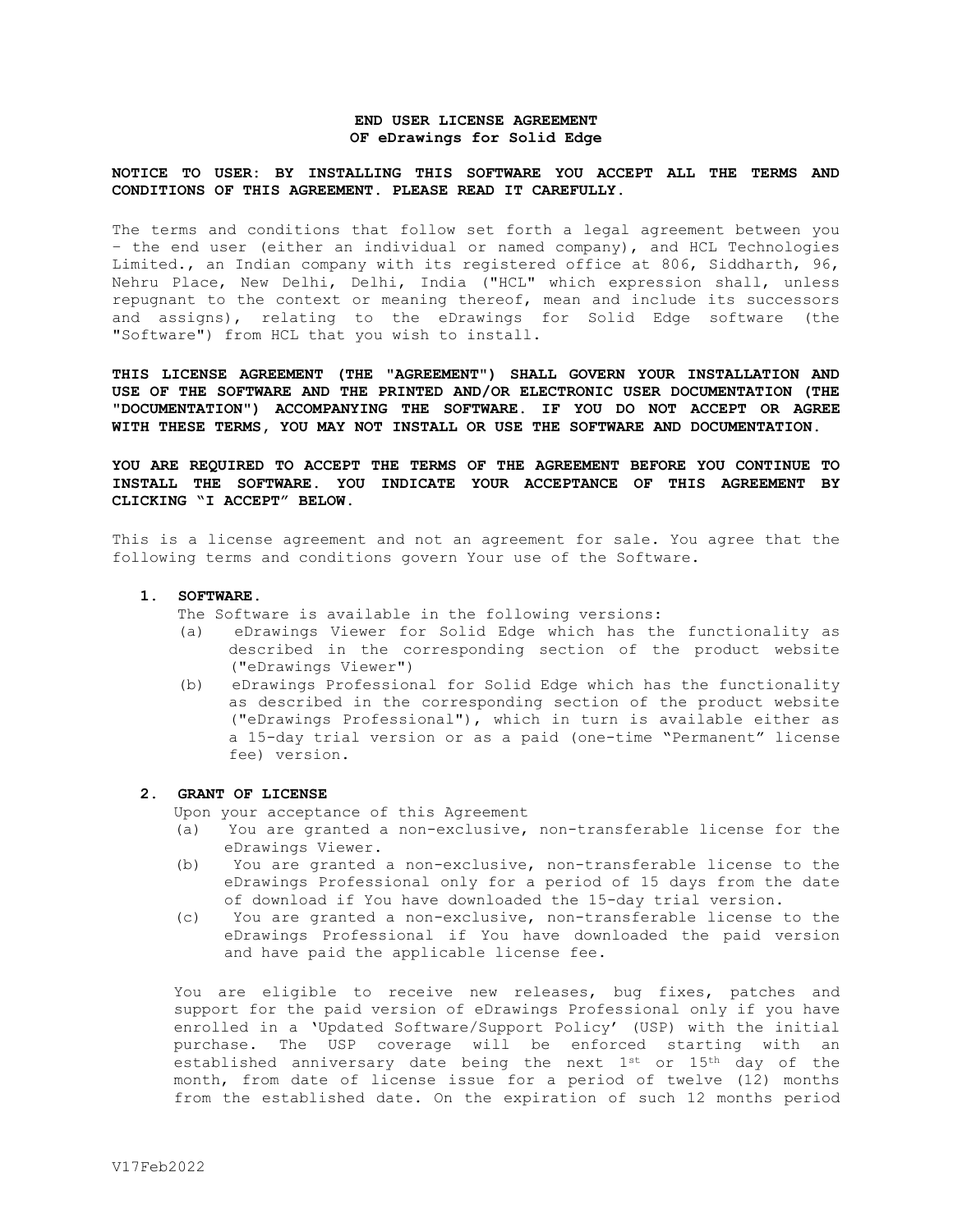referred above, You have the option to enroll in continuing USP coverage (if then available), for receiving new releases, bug fixes, patches and support for the paid version of eDrawings Professional by paying the relevant USP fees within thirty (30) days of the USP anniversary date. Failing to maintain USP coverage will cause eligibility to acquire coverage to expire. You will then be required to purchase the same by paying the then prevailing catch up license fees.

#### **3. USE OF SOFTWARE AND DOCUMENTATION.**

You may install and use the Software and Documentation only internally in your organization or for your own use.

If You have purchased a node-locked license of the Software, You may use the Software only on a single computer system.

If You have purchased a floating license of the Software, You may install and access the Software on any number of computers, provided however the number of concurrent users at any time shall not exceed the number of licenses purchased by You.

The Software and Documentation may not be transferred, sold, assigned, sublicensed or otherwise conveyed (whether by operation of law or otherwise) to another party without HCL's prior written consent and payment of then current site license transfer fees. Your use of the Software shall always be subject to the provisions of Section 2 above. Except as stated in this Agreement, You are not granted any other rights or licenses in respect of the Software or Documentation.

- **4. COPY RESTRICTIONS AND OTHER RESTRICTIONS.** You may not copy the Software or Documentation except that you may make one copy for back-up and archival purposes or for download and installation purposes. You may not modify or adapt the Software in whole or in part (including but not limited to translating or creating derivative works) or reverse engineer, decompile or disassemble the Software or otherwise attempt to discover the source code of the Software as it contains trade secrets of HCL and its licensors. You may not use the Software for timesharing, rental or service bureau purposes. You shall not remove any copyright notices or other proprietary notices from the Software or Documentation. Results of benchmark or other performance tests run on the Software may not be disclosed to any third party without HCL's prior written consent.
- **5. COPYRIGHT AND OWNERSHIP.** The Software and Documentation are owned by HCL or its licensors, particularly the Viewer portion and parts of the publisher portion of the Software are owned by Dassault SolidWorks, USA ("SolidWorks"), and are protected by copyright laws and international treaty provisions. You acquire only the non-exclusive, non-transferable right to use the Software and Documentation as permitted herein and do not acquire any rights of ownership in the Software or Documentation.
- **6. MARKETING.** You hereby grant HCL, its employees, agents and contractors a worldwide, irrevocable license, without compensation, to use your logo and/or branding in and for general marketing, sales, and promotion purposes and you waive your right to inspect and/or approve each use of such materials.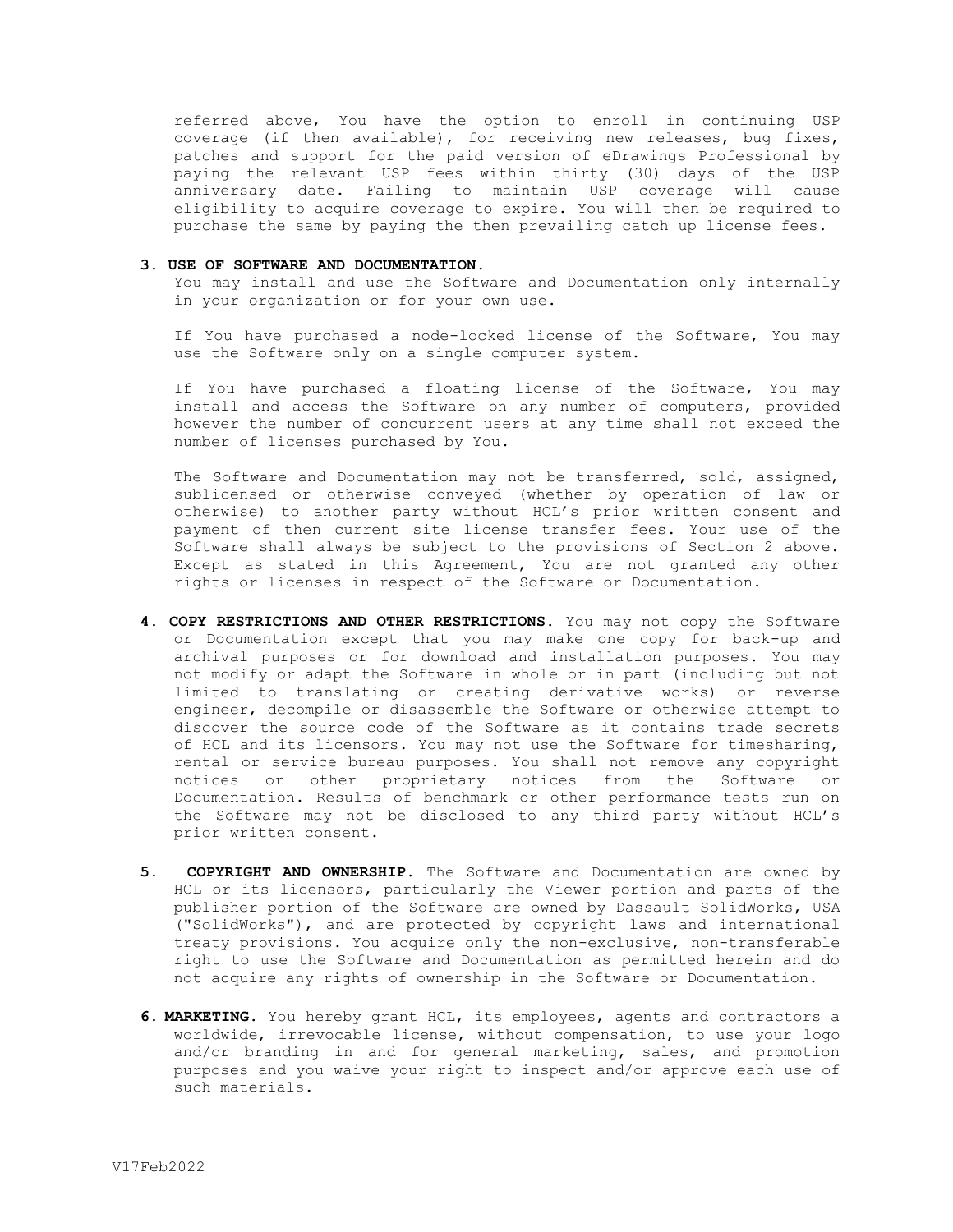- **7. CONFIDENTIAL INFORMATION.** Any business and technical information that HCL designates as confidential or proprietary and all information regarding the Software constitute confidential information of HCL ("Confidential Information"). HCL, at its sole discretion, may disclose such Confidential Information. However, you may not disclose to any third party any Confidential Information without the prior written consent of HCL. Furthermore, you agree to limit access to Confidential Information to your authorized employees that have executed appropriate confidentiality agreements with you that protect the Confidential Information consistent with the requirements of this Agreement. The restriction regarding disclosure of Confidential Information does not extend to any Confidential Information that you can establish: (a) is now or hereafter becomes generally available to the public other than as a result of your breach of this Agreement, (b) is disclosed or made available to you by a third party without restriction and without any breach of confidentiality obligation, (c) was independently developed by you without access to or use of the Confidential Information, or (d) is approved for disclosure by HCL in writing.
- **8. TERMINATION.** HCL may terminate your license to use the Software and Documentation if you commit a breach of the terms of this Agreement. Upon termination, you shall cease using the Software and Documentation and shall destroy all copies of the Software and Documentation in any form. All disclaimers of warranties and limitations of liability shall survive any termination of this Agreement. The provisions regarding Confidential Information shall survive for five years following termination of this Agreement.

# **9. (A) LIMITED WARRANTY, EXCEPTIONS & DISCLAIMERS [This subsection is applicable ONLY if You pay for the Software]**

- **a. Limited Warranty.** HCL warrants that the Software will be free of defects in materials and workmanship and will perform substantially in accordance with the Documentation for a period of ninety (90) days from the date of receipt by you. HCL's entire liability and your sole remedy under this warranty shall be, at HCL's discretion either (a) to use reasonable efforts to repair or replace the nonconforming media or Software or (b) to refund, or to cause its distributor or reseller to refund, the price you paid for the Software upon return of the nonconforming Software and a copy of your receipt. Any replacement Software will be warranted for the remainder of the original warranty period or thirty (30) days from the date of receipt by you, whichever is longer.
- **b. Exceptions.** HCL's limited warranty is void if breach of the warranty has resulted from (i) accident, misuse or neglect of the Software; (ii) acts or omissions by someone other than HCL; (iii) combination of the Software with products, material or software not provided by HCL or not intended for combination with the Software; or (iv) failure by you to incorporate and use all updates to the Software available from HCL. HCL does not warrant that the Software will meet your requirements or that the operation of the Software will be uninterrupted or error free.
- **c. Limitations on Warranties. The express warranty set forth in this**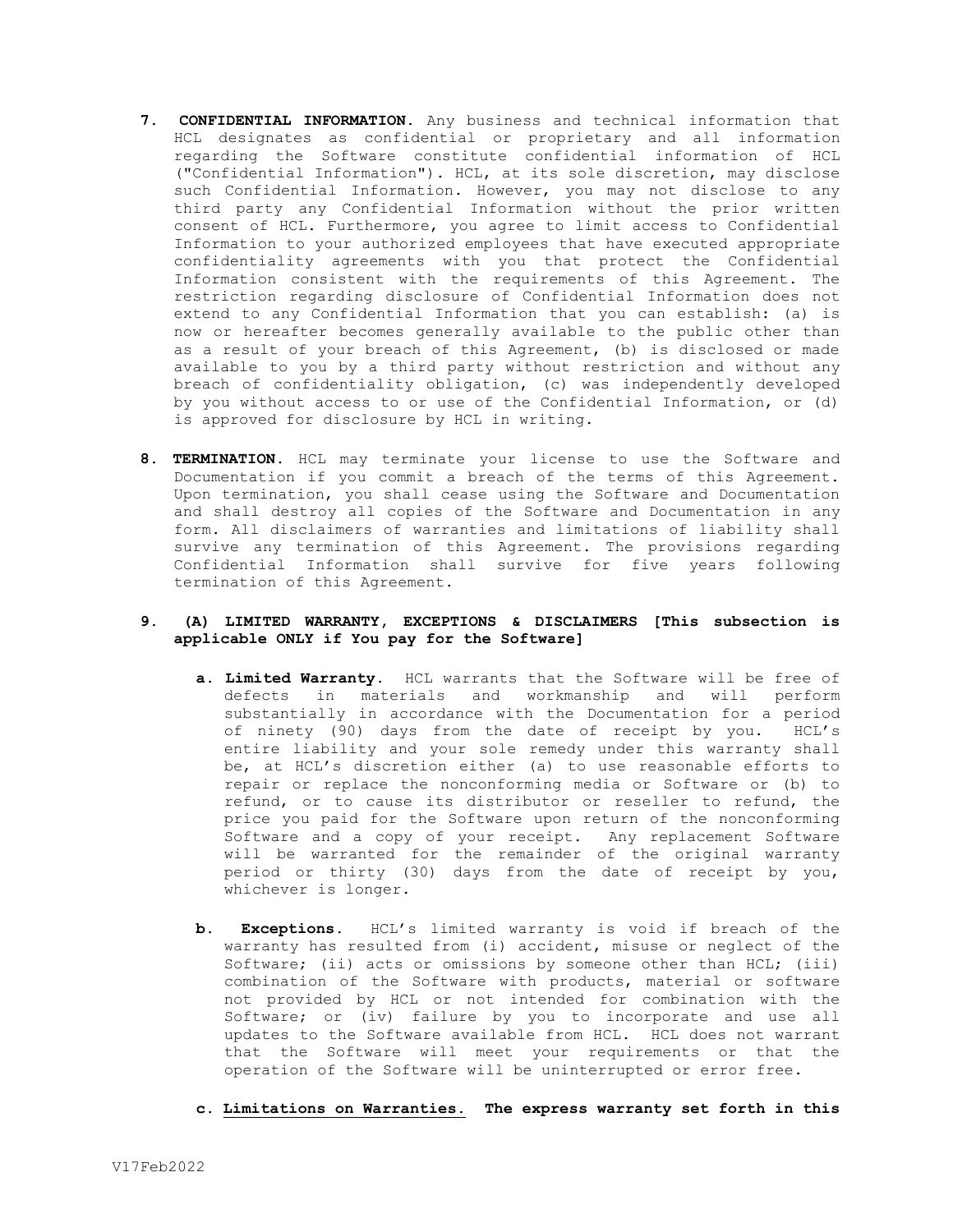**Section 9(A) is the only warranty given by HCL with respect to the Software and Documentation furnished hereunder and any service supplied from time to time; HCL and its licensors make no other warranties, express, implied or arising by custom or trade usage, and specifically disclaim the warranties of merchantability and fitness for a particular purpose (except during the period of the express warranty stated above). In no event may you bring any claim, action or proceeding arising out of the warranty set forth in this Section 9(A) more than one year after the date on which the breach of warranty occurred.**

**d. Limitations on Liability. The liability of HCL and its licensors, whether in contract, tort or otherwise, arising out of or in connection with the Software or Documentation furnished hereunder and any service supplied from time to time shall not exceed the license fee you paid for the Software or any fee you paid for the service. In no event shall HCL or its licensors be liable for special, indirect, incidental, punitive or consequential damages (including without limitation damages resulting from loss of use, loss of data, loss of profits or loss of business) arising out of or in connection with the use of or inability to use the Software or Documentation furnished hereunder and any service supplied from time to time, even if HCL or its licensors been advised of the possibility of such damages.** 

**(B) "AS-IS" WARRANTY & DISCLAIMERS [This subsection is applicable if You do not pay for the Software]**

- a. **"AS-IS" Warranty.** HCL provides the Software to you **AS IS** and **without a warranty of any kind.** HCL does not warrant that the Software will meet your requirements or that the operation of the Software will be uninterrupted or error free**.**
- b. **Limitations on Warranties. The express warranty set forth in this Section 9(B) is the only warranty given by HCL with respect to the Software furnished hereunder. HCL and its licensors make no other warranties, express, implied or arising by custom or trade usage, and specifically disclaim the warranties of merchantability and fitness for a particular purpose.**
- c. **Limitations on Liability. The Software has been provided to you at no charge. In no event shall HCL or its licensors be liable for special, indirect, incidental or consequential damages (including without limitation damages resulting from loss of use, loss of data, loss of profits or loss of business) arising out of or in connection with the use of or inability to use the Software furnished hereunder, even if HCL or its licensors have been advised of the possibility of such damages.**
- **10. EXPORT.** You agree to fully comply with all laws and regulations of the United States, India and other countries ("Export Laws") to assure that neither the Software or any direct products thereof are (1) exported, directly or indirectly, in violation of Export Laws, or (2) are used for any purpose prohibited by Export Laws, including, without